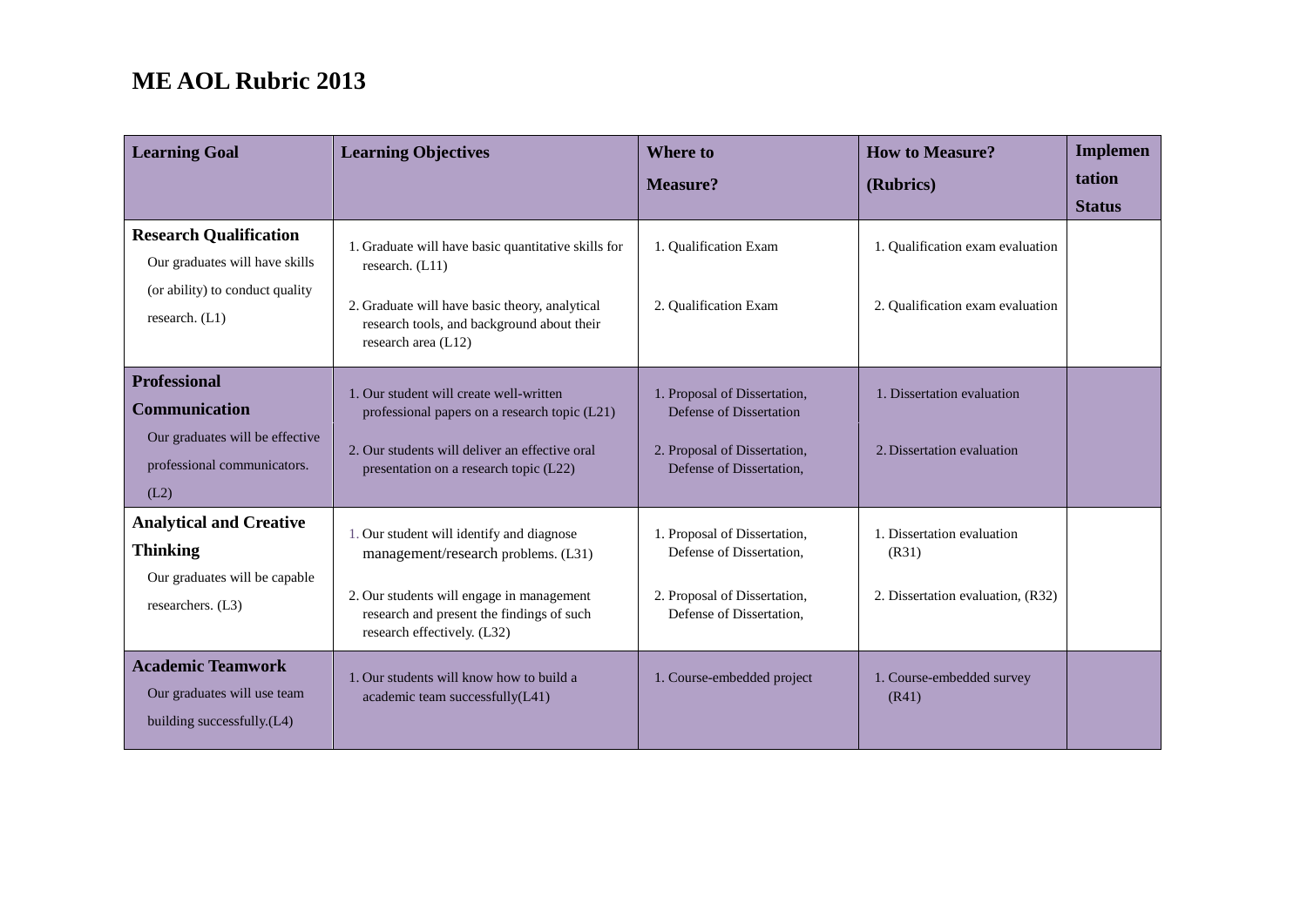Rubrics to assess achievements of learning objectives

**L1. Research Qualification:** Our graduates will have skills (or ability) to conduct quality research.

|                                          | <b>Performance Levels</b>                   |                                               |                                             |  |
|------------------------------------------|---------------------------------------------|-----------------------------------------------|---------------------------------------------|--|
| <b>Traits</b>                            | 1 (Fails to Meet Expectations)              | 2 (Meets Expectations)                        | 3 (Exceeds Expectations)                    |  |
| 1. Logic and organization                | Arguments are poorly organized, do not      | Most but not all of the arguments are well    | All arguments are well organized, flow      |  |
|                                          | flow well, and are hard to follow.          | organized, flow logically, and are easy to    | logically, and are easy to follow.          |  |
|                                          |                                             | follow.                                       |                                             |  |
| 2. Identification of                     | Neglects to identify case issues; recounts  | Clearly identifies the key issues in the case | Develops a well-integrated statement of     |  |
| research problems                        | facts of case with little analysis          | and demonstrates understanding of the         | the complex research issues                 |  |
|                                          |                                             | research issues                               |                                             |  |
| 3. Effective literature<br>search skills | No literature or used of inappropriate web- | Uses more than one research source but        | Uses multiple research sources and makes    |  |
|                                          | based sources; sources are not come from    | demonstrates no attempt to incorporate        | effective use of current and reliable       |  |
|                                          | professional literature; sources are not    | current information; most sources are         | information; sources are authoritative or   |  |
|                                          | current and/or relevant.                    | authoritative or come from professional       | come from the professional literature;      |  |
|                                          |                                             | literature; sources are generally current     | includes current relevant sources.          |  |
|                                          |                                             | and relevant.                                 |                                             |  |
| 4. Application of                        | Misuses quantitative analysis tools,        | Appropriately quantitative analysis tools,    | Shows strong understanding and              |  |
| quantitative tools                       | concepts, and techniques                    | concepts, and techniques                      | application of quantitative analysis tools, |  |
|                                          |                                             |                                               | concepts, and techniques                    |  |

### **L11. Graduate will have basic quantitative skills for research**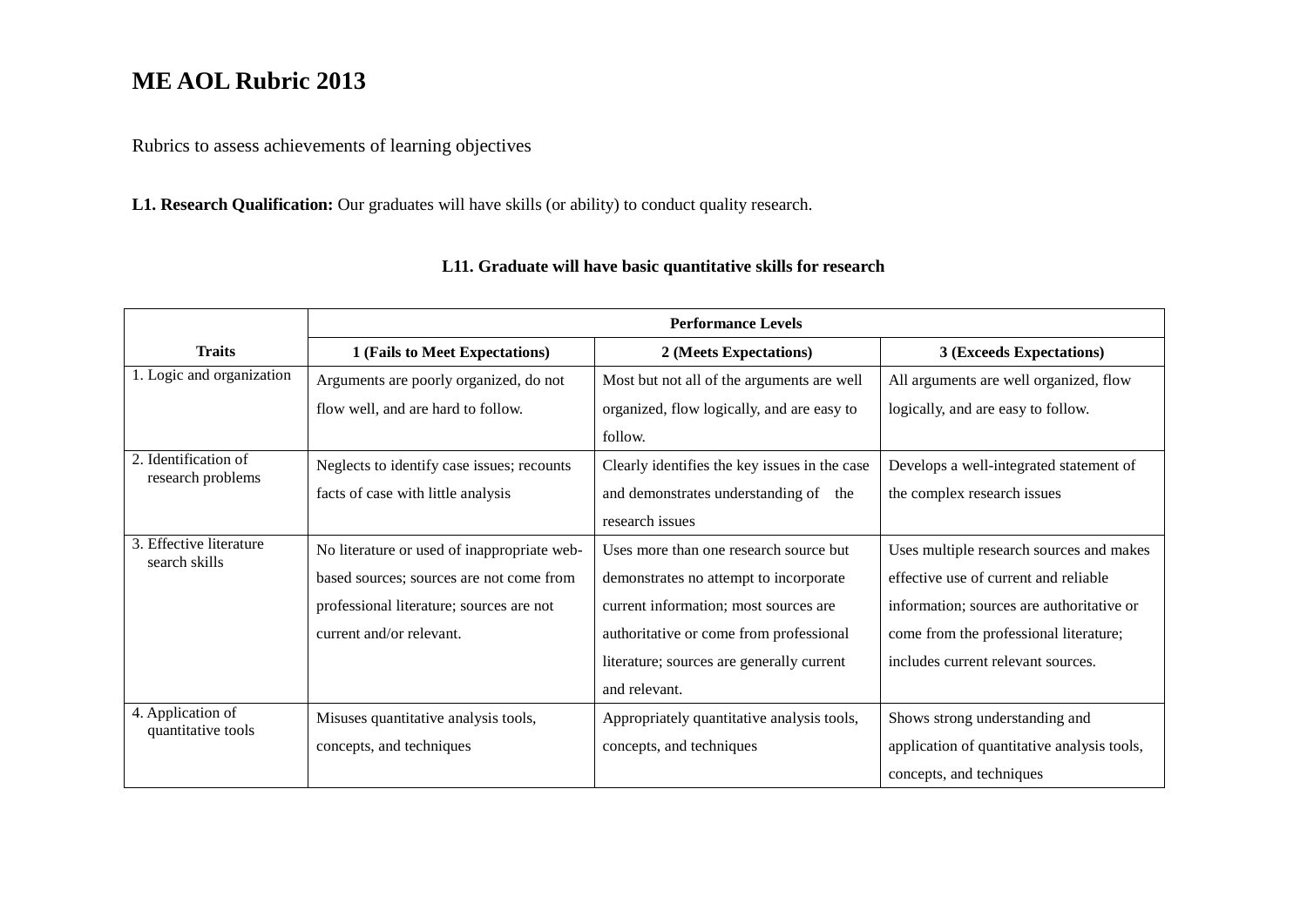| 5. Consistent conclusions | No or very weak connection between | Reasonable connection between analysis | Very strong connection between analysis |
|---------------------------|------------------------------------|----------------------------------------|-----------------------------------------|
|                           | analysis and conclusions           | and conclusions; there may be minor    | and conclusions; there are no           |
|                           |                                    | inconsistencies                        | inconsistencies.                        |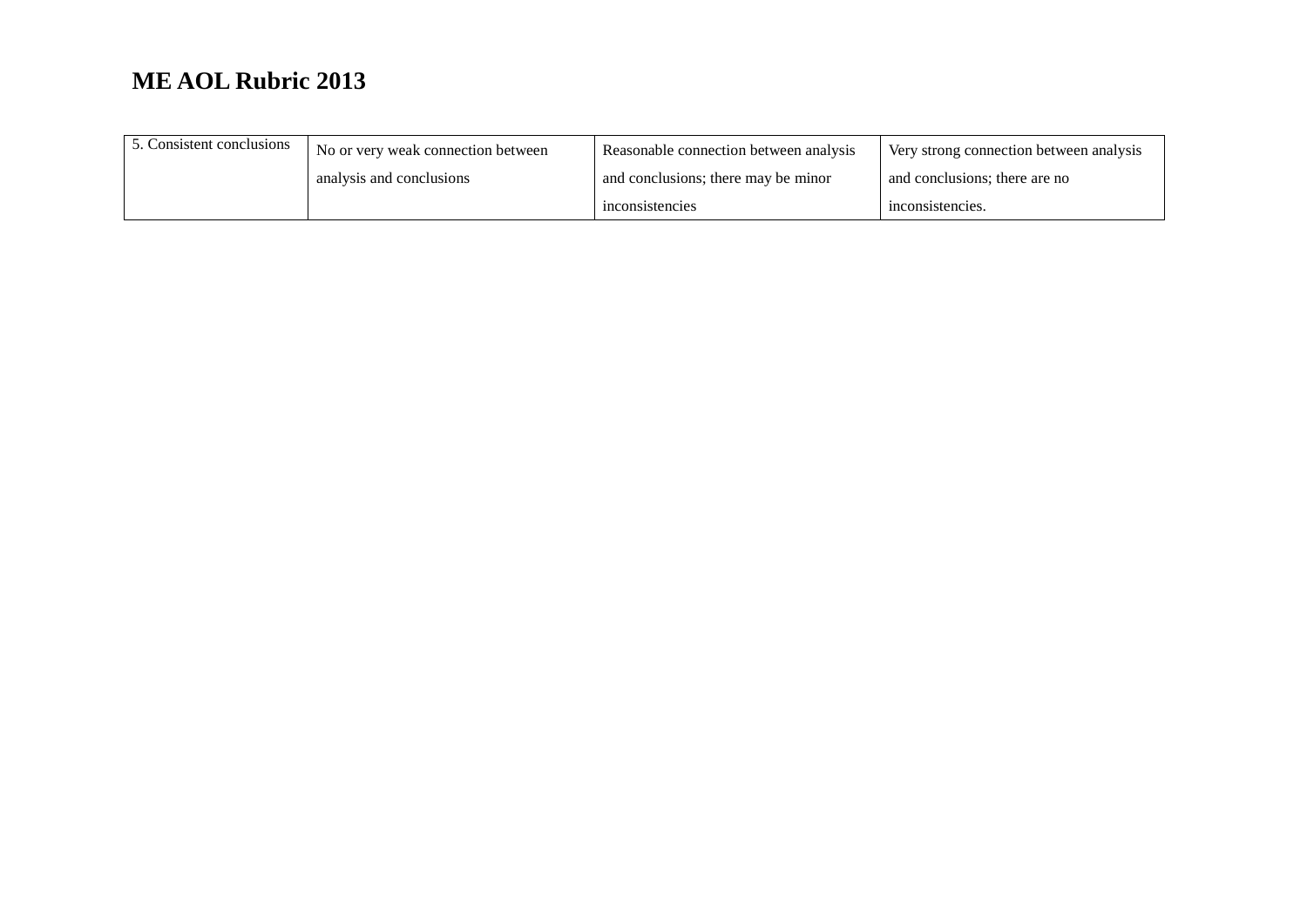#### **L12. Graduate will have basic theory, analytical research tools, and background about their research area.**

|                            | <b>Performance Levels</b>                 |                                           |                                          |  |
|----------------------------|-------------------------------------------|-------------------------------------------|------------------------------------------|--|
| <b>Traits</b>              | 1 (Fail to expectations)                  | 2 (Meets Expectations)                    | 3 (Exceed Expectations)                  |  |
| 1. Understanding Theory.   | · Misunderstands or superficially         | · Understands most but not all aspects of | Correctly understands all aspects of     |  |
|                            | understands assumptions, motivations,     | basic theory.                             | basic theory.                            |  |
|                            | justifications and implications of basic  |                                           |                                          |  |
|                            | theory.                                   |                                           |                                          |  |
| 2. Application of Theory   | Derivation or application of theory is    | · Derivation or application of theory     | Derivation or application of theory      |  |
|                            | not strong enough to support research     | supports research arguments, but with     | strongly supports research arguments.    |  |
|                            | arguments.                                | some logical gap or unnatural             |                                          |  |
|                            |                                           | assumptions.                              |                                          |  |
| 3. Proper use of effective | Methods and tools used for research is    | Methods and tools used for research is    | Methods and tools used for research is   |  |
| research tools.            | irrelevant with research arguments.       | relevant with research arguments. But     | perfectly adequate to address a research |  |
|                            |                                           | there is a room for improvement.          | arguments.                               |  |
| 4. Understanding currently | Has no knowledge of currently             | · Has some knowledge of currently         | · Fully aware of currently important or  |  |
| important issues on        | important or actively discussed topics in | important or actively discussed topics in | actively discussed topics in their       |  |
| research area.             | their research area.                      | their research area.                      | research area.                           |  |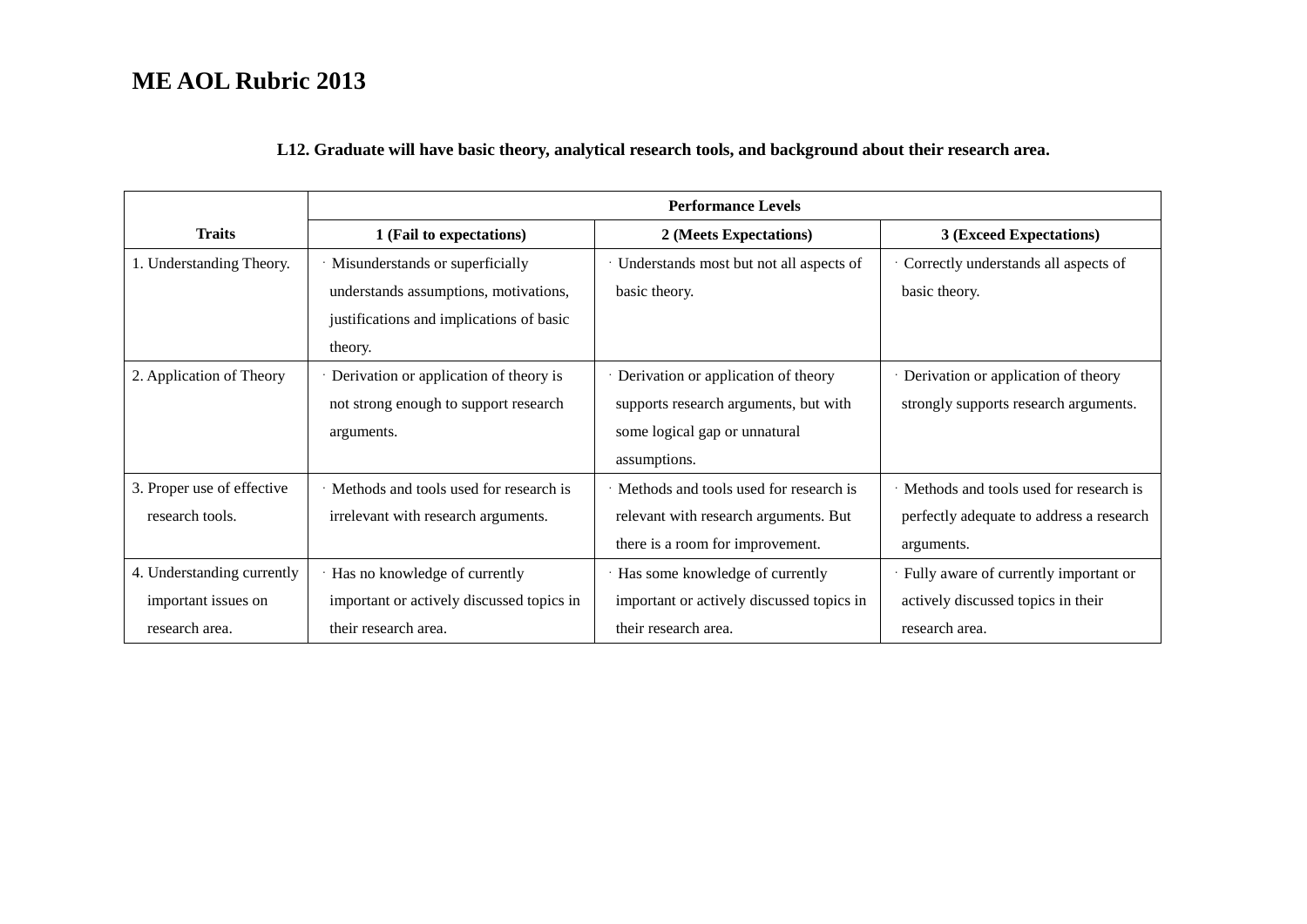**L2. Professional Communication:** Our graduates will be effective professional communicators.

|                         | <b>Performance Levels</b>          |                                          |                                          |  |
|-------------------------|------------------------------------|------------------------------------------|------------------------------------------|--|
| <b>Traits</b>           | 1 (Fail to expectations)           | 2 (Meets Expectations)                   | 3 (Exceed Expectations)                  |  |
| 1. Logic & Organization | Does not develop ideas cogently    | · Develops unified and coherent ideas    | · Develops ideas cogently, organizes     |  |
|                         | Uneven and ineffective overall     | within paragraphs with generally         | them logically with paragraphs and       |  |
|                         | organization                       | adequate transitions                     | connects them with effective transitions |  |
|                         | Weak logical flow                  | Clear overall organization relating most | Clear, effective introduction and        |  |
|                         | Unclear or missing introduction or | ideas together, but some ideas seem      | conclusion.                              |  |
|                         | conclusion.                        | illogical and/or unrelated               | Provides clear organization scheme to    |  |
|                         | Few headings or paragraph breaks   | Adequate introduction and conclusion     | guide reader through logic of analysis   |  |
|                         | Weak or unfocused thesis statement | Provides organized analysis that         | Hooks reader with clever/insightful      |  |
|                         |                                    | generally maintains focus                | opener to clearly identify research      |  |
|                         |                                    | Opens with clear statement of research   | issues                                   |  |
|                         |                                    | problems/issues                          |                                          |  |
| 2. Language             | Employs words that are unclear or  | · Word forms are correct                 | · Employs words with fluency             |  |
|                         | inappropriate                      | · Uses some academic terms               | Develops concise standard                |  |
|                         | Sentence and structures problems.  | Sentence structure is quite effective    | English/Korean sentences                 |  |
|                         | Errors are seriously distracting   | · Presence of a few errors is not        | Uses many academic terms                 |  |
|                         |                                    | distracting.                             | appropriately                            |  |

### **L21.Our student will create well-written professional papers on a research topic**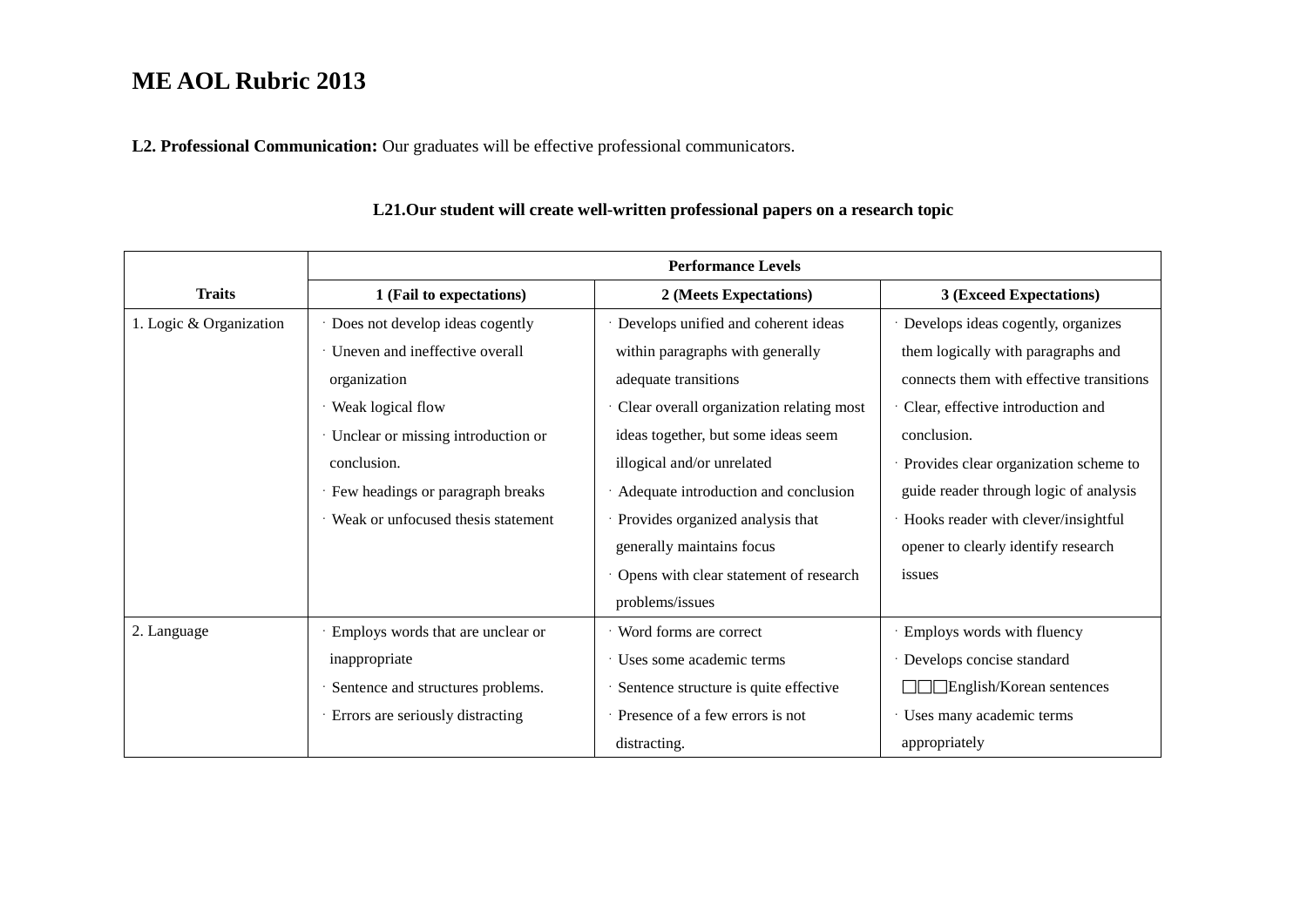| 3. Spelling and Grammar | Writing contains numerous errors in      | · While there may be minor errors, the     | The writing is essentially error-free in |
|-------------------------|------------------------------------------|--------------------------------------------|------------------------------------------|
|                         | spelling and grammar which interfere     | writing follows normal conventions of      | terms of spelling and grammar            |
|                         | with comprehension.                      | spelling and grammar throughout, and       | · The writing is carefully proofread     |
|                         | Was not even briefly edited              | has been proofread                         | · Uses correct spelling throughout and   |
|                         | · Uses many misspelled words and shows   | Has spell-checked, but may miss a typo     | demonstrates strong vocabulary skills    |
|                         | only elementary vocabulary feel          | of use an inappropriate word/term          |                                          |
| 4. Development of Ideas | Most ideas unsupported, confusion        | Supports most ideas with effective         | · Explores ideas thoroughly supports     |
|                         | between personal opinion and evidence    | examples references, and details           | points fully using a balance of          |
|                         | · Includes much information that is not  | · Minor support for ideas is inconsistent, | subjective and objective evidence,       |
|                         | relevant.                                | reasoning unclear.                         | reasons effectively making useful        |
|                         |                                          |                                            | distinctions                             |
| 5. Purpose and Audience | The purpose and focus of the writing are | · The writer has made adequate decisions   | The writer's decision about focus,       |
|                         | not clear to the reader                  | about focus, organization, style, and      | organization, style and content fully    |
|                         | · Never addresses the right audience.    | content so as to achieve the purpose of    | elucidate the purpose and keep the       |
|                         |                                          | the writing                                | purpose at the center of the piece       |
|                         |                                          | · Address the right audience more than     | · Always addresses the right audience.   |
|                         |                                          | once                                       |                                          |
| 6. Format               | Not in memo format                       | · Uses correct format with minor error     | Correct format.                          |
|                         | No or sloppy exhibits.                   | Appropriate, titled exhibits               | Seamless references.                     |
|                         | Does not refer to exhibits               | · Refers to exhibits in body of paper      | Uses bullets where appropriate to make   |
|                         |                                          | · Looks professional (fonts, etc.).        | good use of space                        |
|                         |                                          |                                            | Attractive exhibits.                     |
|                         |                                          |                                            | · Attractive, professional looking memo  |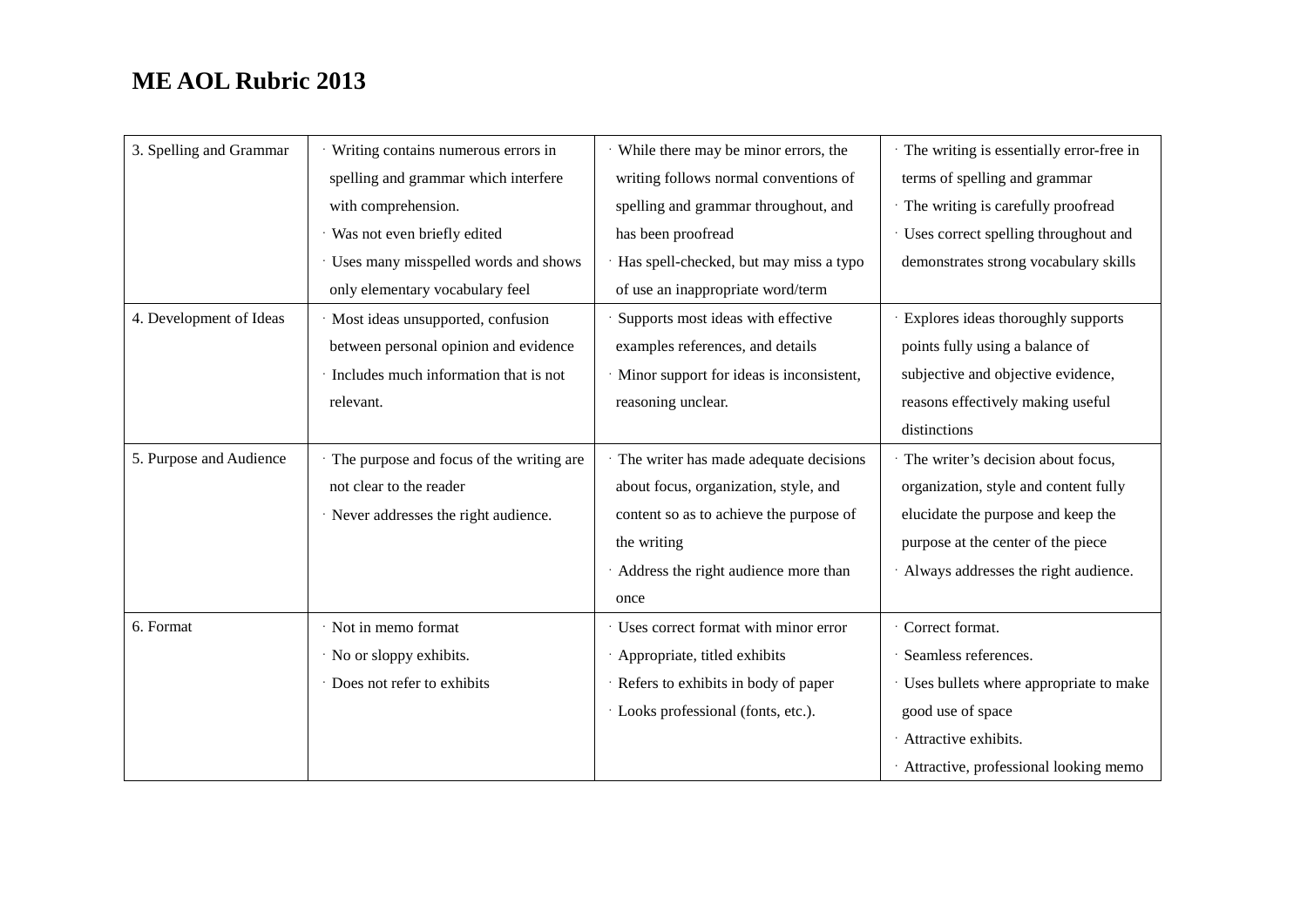|  |  |  |  |  | L22. Our students will deliver an effective oral presentation on a research topic |
|--|--|--|--|--|-----------------------------------------------------------------------------------|
|--|--|--|--|--|-----------------------------------------------------------------------------------|

|                           | <b>Performance Levels</b>               |                                           |                                         |  |
|---------------------------|-----------------------------------------|-------------------------------------------|-----------------------------------------|--|
| <b>Traits</b>             | 1 (Fail to expectations)                | 2 (Meets Expectations)                    | 3 (Exceed Expectations)                 |  |
| 1. Organization           | No opening statement, or irrelevant     | Has opening statement relevant to topic,  | Has a clear opening statement that      |  |
|                           | statement                               | and gives outline of speech.              | catches                                 |  |
|                           | Loses focus more than once.             | · Mostly organized with some transitions. | audience's interest and gives overview. |  |
|                           | · Does not manage time effectively.     | · Allows enough time to deliver speech,   | Stays focused throughout.               |  |
|                           |                                         | although it could have been better edited | Has transition statement, ties sections |  |
|                           |                                         |                                           | together.                               |  |
|                           |                                         |                                           | Effective time management.              |  |
| 2. Quality of slides      | Sloppy and/or unprofessional.           | Readable, professional, appropriate       | Readable, professional, imaginative     |  |
|                           | · May be difficult to read.             | number                                    | and/or high quality (without being a    |  |
|                           | Many slides are superfluous.            |                                           | distraction).                           |  |
| 3. Voice quality and pace | Demonstrates one or more of the         | Can easily understand -- appropriate      | Excellent delivery.                     |  |
|                           | following: mumbling, hard to            | pace and volume.                          | Conversational attitude, modulating     |  |
|                           | understand English, too soft, too loud, | · Delivery is mostly clear and natural    | voice,                                  |  |
|                           | too fast, too slow, "umms."             |                                           | Projects enthusiasm, interest,          |  |
|                           |                                         |                                           | confidence.                             |  |
| 4. Mannerisms             | · Demonstrates one or more distracting  | · No distracting mannerisms.              | · Uses body language effectively (and   |  |
|                           | mannerisms, which may include bad       | · Decent posture.                         | naturally) to maintain audience's       |  |
|                           | posture, shifting feet, etc.            |                                           | interest                                |  |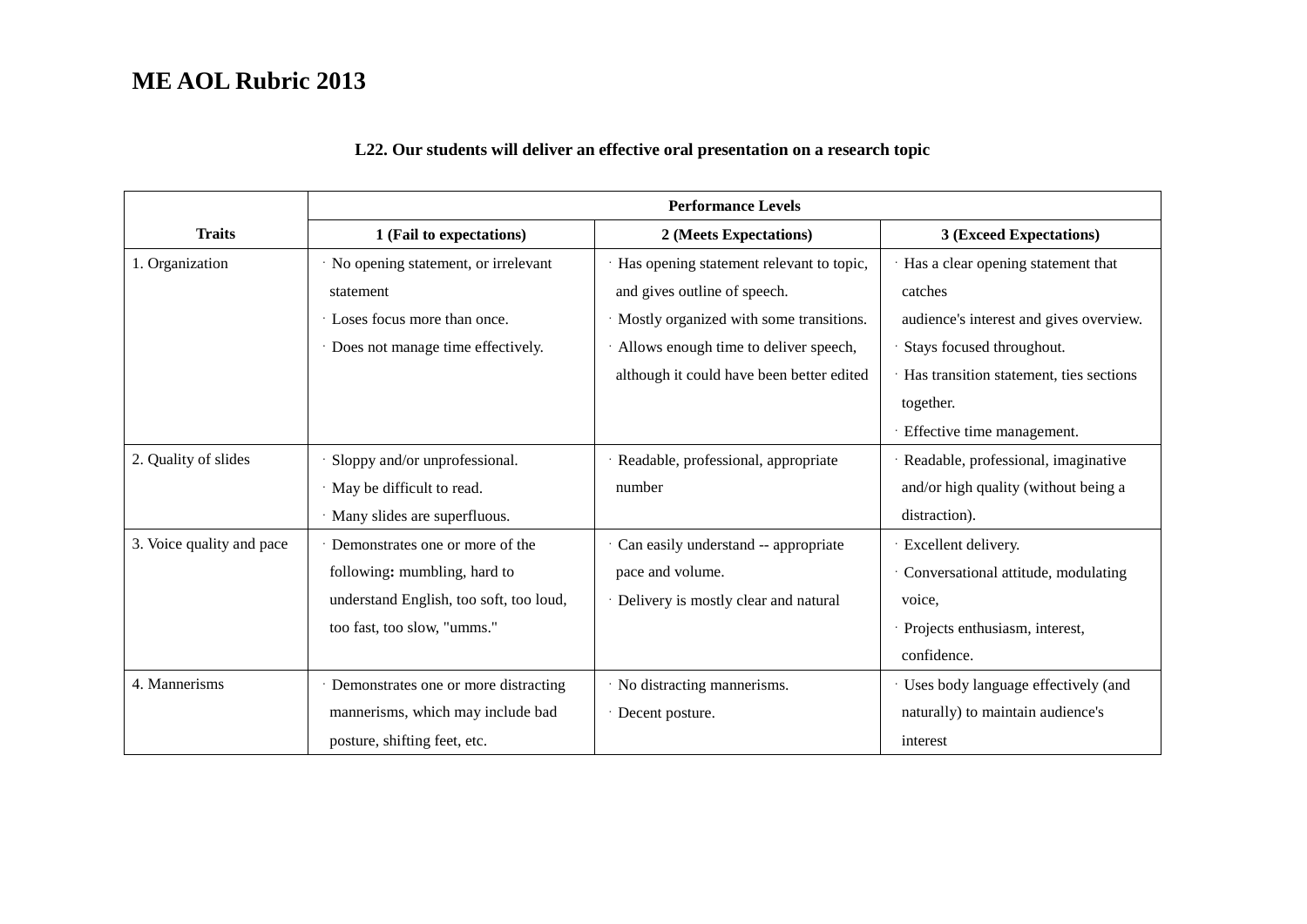| 5. Professionalism      | · Does not meet minimum requirements    | Meets minimum standards for recent-       | Dresses as if already a working        |
|-------------------------|-----------------------------------------|-------------------------------------------|----------------------------------------|
|                         | for formal dress.                       | graduate formal dress                     | professional (quality, style, color    |
|                         | Makes excuses for the presentation.     | Treats audience professionally, word      | choices)                               |
|                         | Word choice is not appropriate for      | choice is acceptable (does not use slang) | Treats audience professionally         |
|                         | audience.                               | Keeps nervousness under control           | Confident, shows command of topic      |
|                         | Inappropriately informal, does not stay |                                           |                                        |
|                         | "in role."                              |                                           |                                        |
| 6. Use of media/rapport | Relies heavily on slides or notes.      | Looks at slides to keep on track with     | Slides are use effortlessly to enhance |
| with audience           | Makes little eye contact. Inappropriate | presentation.                             | speech.                                |
|                         | number of slides (too many or too few). | Appropriate number of slides.             | Speech are perfectly supported by      |
|                         |                                         | Maintains eye contact most of the time.   | slides                                 |
|                         |                                         |                                           | Perfect eye contact.                   |
| 7. Ability to answer    | Cannot address basic questions.         | Can address most questions with correct   | Answers all questions with relevant,   |
| questions.              |                                         | information                               | correct information.                   |
|                         |                                         |                                           | Speaks confidently.                    |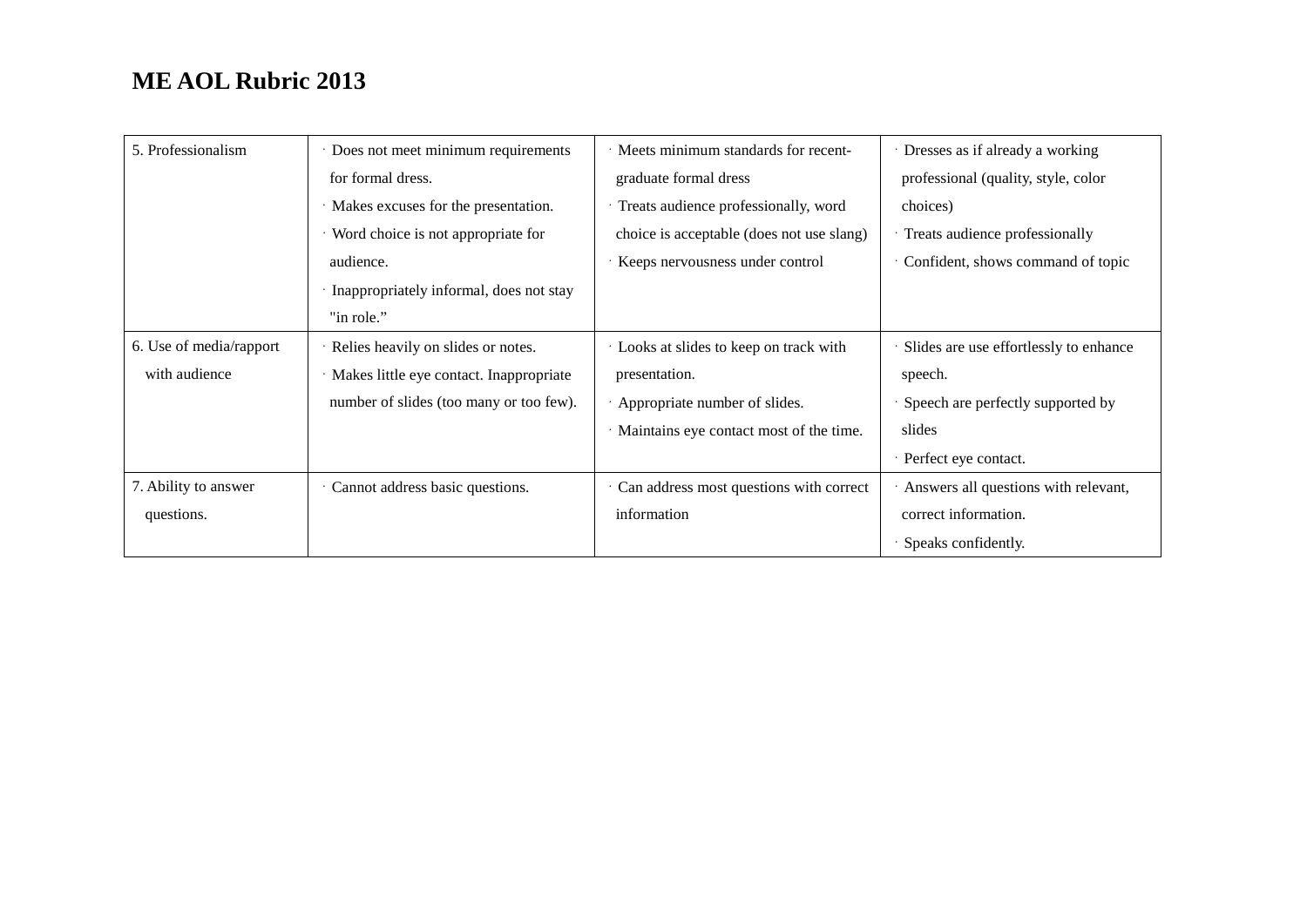**L3. Analytical and Creative Thinking: Our graduates will be capable researchers.** 

|                            | <b>Performance Levels</b>                   |                                              |                                             |  |
|----------------------------|---------------------------------------------|----------------------------------------------|---------------------------------------------|--|
| <b>Traits</b>              | 1 (Fails to Meet Expectations)              | 2 (Meets Expectations)                       | 3 (Exceeds Expectations)                    |  |
| 1. Identify management /   | Management/research issues are not          | Addresses most of the major management       | Addresses all the major management /        |  |
| research issues and        | identified or identified inappropriately    | issues appropriately but omits or            | research issues and most of the minor       |  |
| concepts                   |                                             | inappropriately a few of the minor ones      | ones                                        |  |
| 2. Identify alternative    | Does not identify alternatives              | Identifies and discusses a set of feasible   | Identifies a set of feasible options that   |  |
| options                    |                                             | alternatives                                 | demonstrates creativity and the ability to  |  |
|                            |                                             |                                              | integrate knowledge                         |  |
| 3. Quantitative evaluation | Evaluation is poor, not consistent with the | Evaluation is adequate, relatively           | Evaluation is effective, consistent with    |  |
|                            | criteria or does not use facts correctly    | consistent with criteria and facts are       | criteria and facts are used correctly       |  |
|                            |                                             | generally used correctly                     |                                             |  |
| 4. Qualitative evaluation  | Evaluation is poor, not consistent with the | Evaluation is adequate, coherent, relatively | Evaluation is effective, demonstrates       |  |
|                            | criteria incoherent or does not use facts   | consistent with criteria and facts are       | creativity, coherent, consistent with       |  |
|                            | correctly                                   | generally used correctly                     | criteria and facts are used correctly       |  |
| 5. Present and organize    | Analysis is poorly organized and does not   | Analysis is reasonably well organized and    | Analysis is very well organized and flow    |  |
| work in a logical          | flow effectively                            | flow is adequate                             | is effective                                |  |
| manner                     |                                             |                                              |                                             |  |
| 6. Use new ideas and       | Absence of any new ideas and creative       | Integrates ideas and analytical methods      | Effectively integrates ideas and analytical |  |
| analysis methods not       | analytical methods                          | from other sources not directly presented    | methods from other sources not directly     |  |

### **L31. Our student will identify and diagnose management/research problems**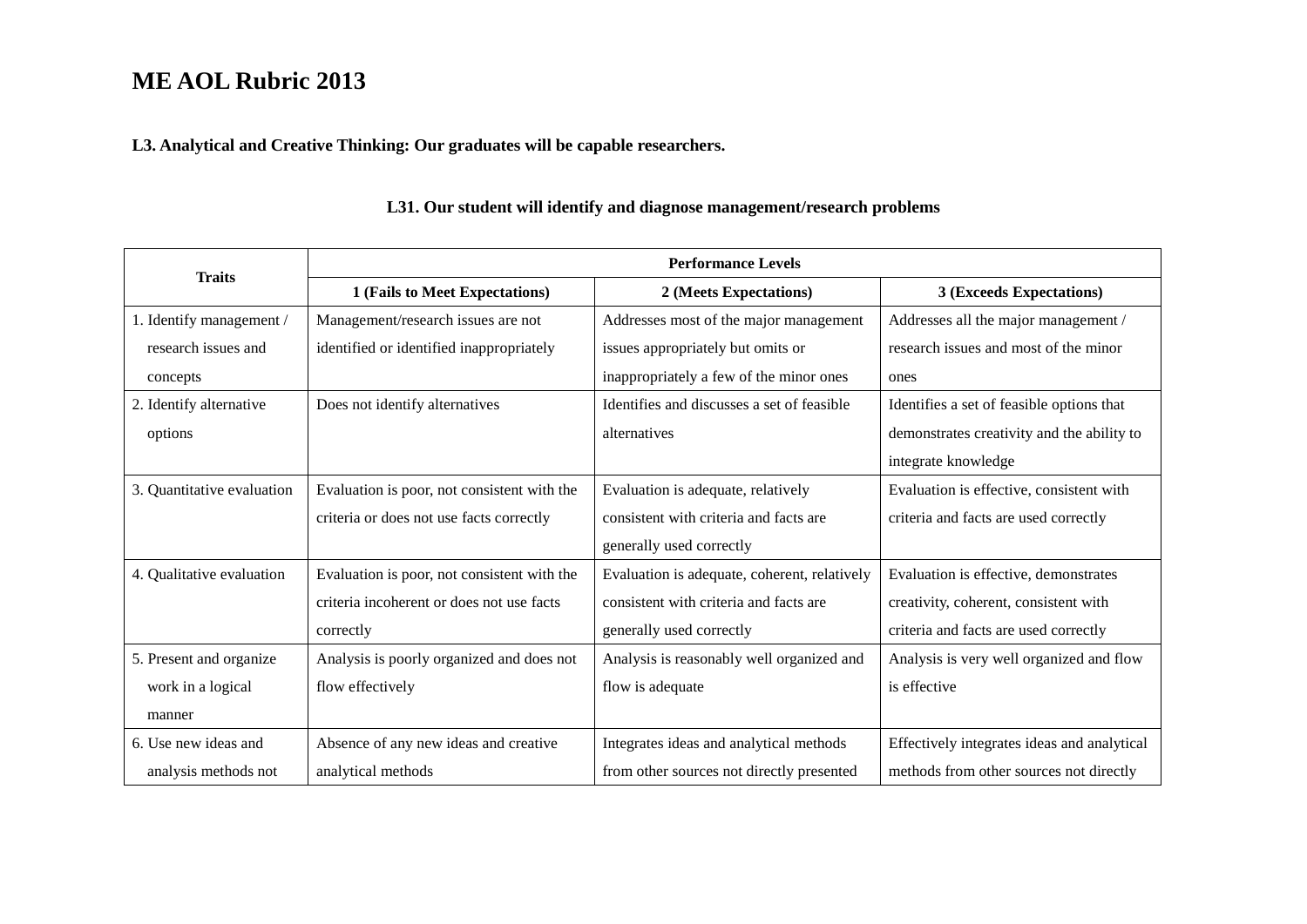| includes in the problem |                                           | in the case reasonably well                | presented in the problem                 |
|-------------------------|-------------------------------------------|--------------------------------------------|------------------------------------------|
| 7. Use ethical and      | Sources are inappropriate, not well       | Sources are fair, reasonably well          | Sources are appropriate, well documented |
| professionally          | documented and poorly cited. Decisions    | documented and cited. Where appropriate    | and effectively cited.                   |
| responsible             | are not ethically sound, credible, or are | the decision is ethically sound, credible, | Where appropriate the decision is        |
| documentation and       | frivolous                                 | and not frivolous                          | ethically sound, credible, and not       |
| propose ethical and     |                                           |                                            | frivolous                                |
| responsible solutions   |                                           |                                            |                                          |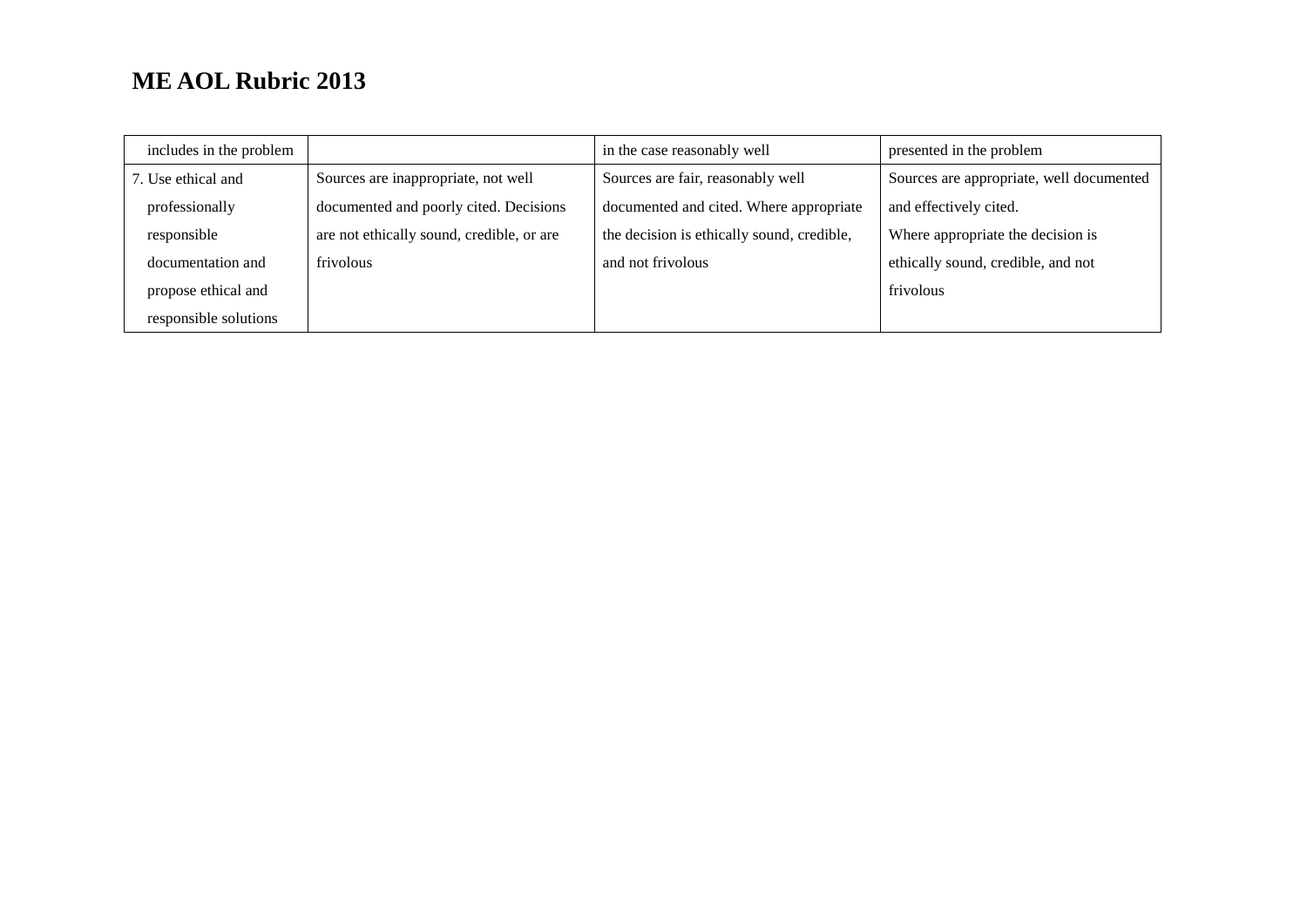#### **L32. Our students will engage in management research and present the findings of such research effectively.**

|                             |                                      | <b>Performance Levels</b>                 |                                          |  |
|-----------------------------|--------------------------------------|-------------------------------------------|------------------------------------------|--|
| <b>Traits</b>               | 1 (Fails to Meet Expectations)       | 2 (Meets Expectations)                    | 3 (Exceeds Expectations)                 |  |
| 1. Preparation: "fact       | No significant research              | At least 3 sources of relevant research   | Research that goes beyond "literal"      |  |
| finding"                    |                                      |                                           | categories into "lateral" for points of  |  |
|                             |                                      |                                           | comparison                               |  |
| 2. Preparation:             | No clear cut problem or objective    | A problem identified but no or only vague | All problems clearly stated and multiple |  |
| "problem/objective          | identified                           | objectives                                | objectives prioritized toward solution   |  |
| finding"                    |                                      |                                           | opportunities                            |  |
| 3. Incubation: "idea        | Not many ideas generated with little | Good number of ideas but not overly novel | Many ideas of a diverse nature           |  |
| finding"                    | novelty or diversity                 | or diverse                                |                                          |  |
| 4. Illumination: "solution" | Selection fails to meet objective(s) | Selection solves problem stated in main   | Selection meets all objectives/maximizes |  |
| finding"                    |                                      | objective                                 | solutions to all problems                |  |
| 5. Verification:            | Not a successful solution            | Minimally successful (modification or     | Highly successful solution (uniquely     |  |
| "acceptance finding"        |                                      | improvement)                              | creative)                                |  |
| (idea is proven)            |                                      |                                           |                                          |  |